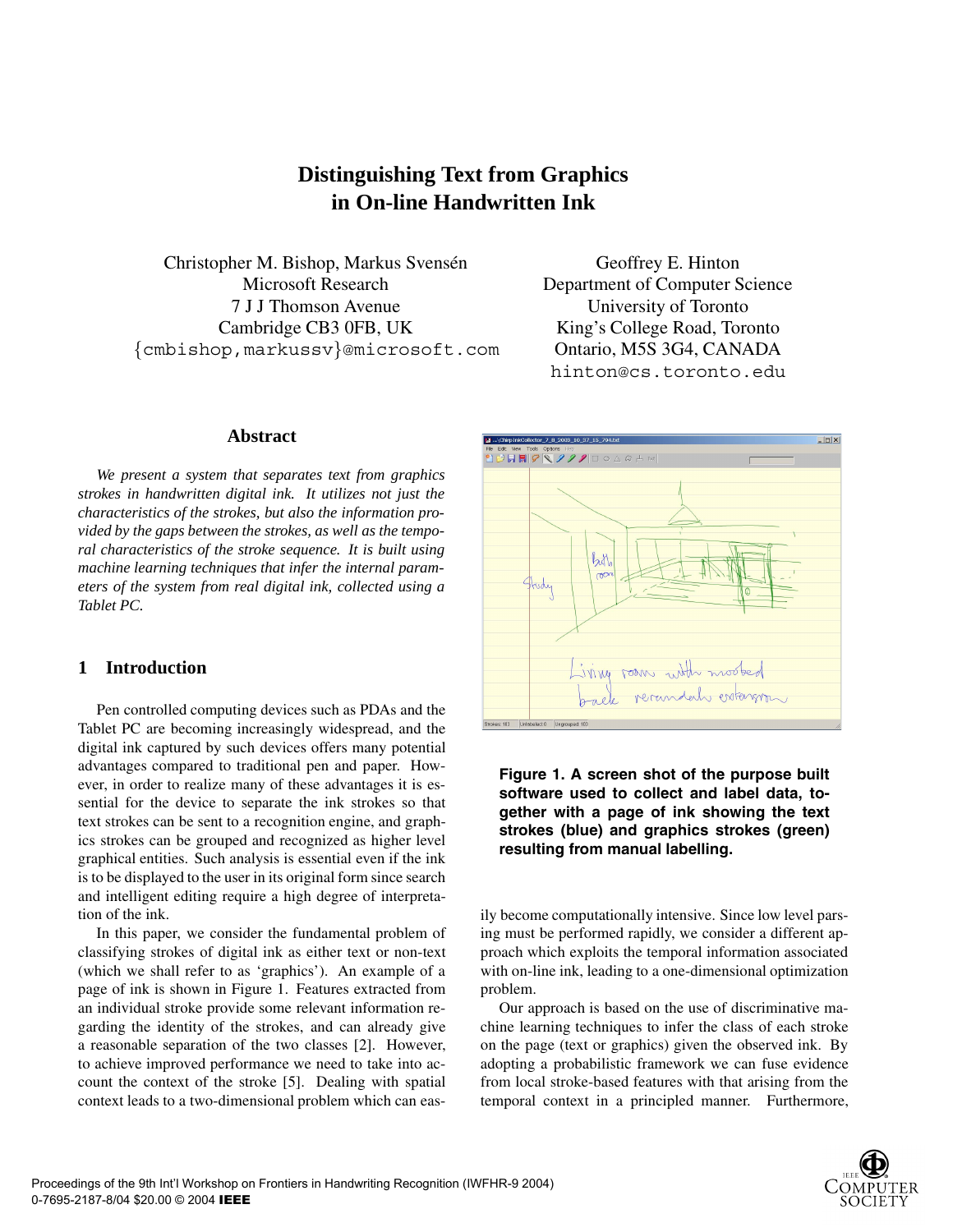computing probabilities is significantly more powerful than making hard classifications [1] since the resulting probabilities can be passed to later stages of processing, thereby allowing classification to be made in a decision-theoretic optimal manner in the context of the overall system. In this paper we shall use this probabilistic output to present our results in terms of ROC (receiver operating characteristic) curves which display a range of trade-offs between misclassifying text strokes and misclassifying graphics strokes.

## **2 The Proposed System**

Here we shall discuss three approaches of successively increasing complexity. We start in Section 2.1 by considering each stroke in isolation, extracting a set of features and then training a probabilistic classifier based on a feedforward neural network, also known as a multi-layer perceptron or MLP [1]. In Section 2.2 we then augment this model by including temporal information to capture the correlation between successive class labels. Finally in Section 2.3 we further extend the model to also consider information extracted from the gaps between successive strokes.

#### **2.1 Independent Stroke Model**

The input data for our system consists of sequences of strokes, separated by gaps. A stroke is a sequence of *points* (x-y-coordinates) recorded between a pen-down event (when pen was put into contact with the screen) and a pen-up event (when the pen was lifted from the screen). We will refer to the line between two consecutive points in stroke as a *segment*. In addition to the spatial data, each stroke has a time stamp indicating the pen-down time, and so we have access to the temporal ordering of the strokes. Potentially, we could also use the temporal information within each stroke, but since the temporal interval between two points may vary between platforms and may also be affected by system latencies during periods of high system load, we choose not to use this information. In the experiments descibed in Section 3, we will consider a page of ink, which may contain anything from just a few strokes to several hundred.

For each stroke, a total of eleven real-valued features were extracted. The feature extraction itself consists of several steps. After extraction of features available directly from the stroke data (e.g., stroke arc length), a total least squares (TLS) model was fitted to the stroke; this is equivalent to applying principal component analysis to the set of stroke points, and primarily extracts the direction and the length-width ratio of the stroke. Subsequently, the stroke was divided into *fragments* at points corresponding to local maxima in the stroke curvature and TLS was applied again

to the largest resulting fragment. This procedure resulted in the following set of features:

- 1. The stroke arc length, i.e., the sum of the lengths of the stroke segments.
- 2. The total absolute curvature, defined as the sum of the absolute angles between the consecutive segments.
- 3. The main direction  $(x-$  and y-components) of the stroke, as given by the TLS fit.
- 4. The eigenvalue (length-width) ratio of the TLS fit of the stroke.
- 5. The total number of fragments found in the stroke.
- 6. The arc length of the largest fragment of the stroke.
- 7. The total absolute curvature of the largest fragment.
- 8. The main direction of the largest fragment.
- 9. The length of the long side of the bounding rectangle (not axis-aligned) of the largest fragment.

Features 1, 6 and 9 are likely to be affected by the overall scale of the text or sketches on the page and so we normalize them on per page basis, by scaling them with the inverse of the median fragment length. The directional features, 3 and 8, are transformed to the auxiliary features

$$
u = \sin(\theta), \qquad \qquad v = \cos(\theta),
$$

where

$$
\theta = 2 \arctan(y/|x|).
$$

This removes symmetries around the origin and ensures that the two extremes (corresponding to angles  $-\pi/2$  and  $\pi/2$ ) map to identical feature values. The use of features 6–9 is motivated by the assumption that if the largest fragment is indeed large—it may include the entire stroke—and has a high length-to-width TLS ratio, this is an indicator that the stroke is a graphics stroke.

We denote the complete feature vector by **x**. The training data set then consists of a set of  $N$  ordered strokes with feature vectors  $x_n$ , where  $n = 1, \ldots, N$  and class labels  $t_n \in \{0, 1\}$  where  $t_n = 1$  denotes a text stroke and  $t_n = 0$  denotes graphics. For the classification of independent strokes we trained multilayer perceptron (MLP) models [1] using the scaled conjugate gradients optimization algorithm [1, 3]. The output  $y_n = y(\mathbf{x}_n)$  of the resulting model represents the probability of a stroke being text given the feature vector  $x_n$ . The probability distribution of  $t_n$  is then given by  $p(t_n|\mathbf{x}_n) = y_n^{t_n} (1 - y_n)^{1 - t_n}$ .<br>We need to control the model complexi

We need to control the model complexity of the MLP, in order to obtain a model which flexible enough to capture relevant correlations in the data, yet sufficiently constrained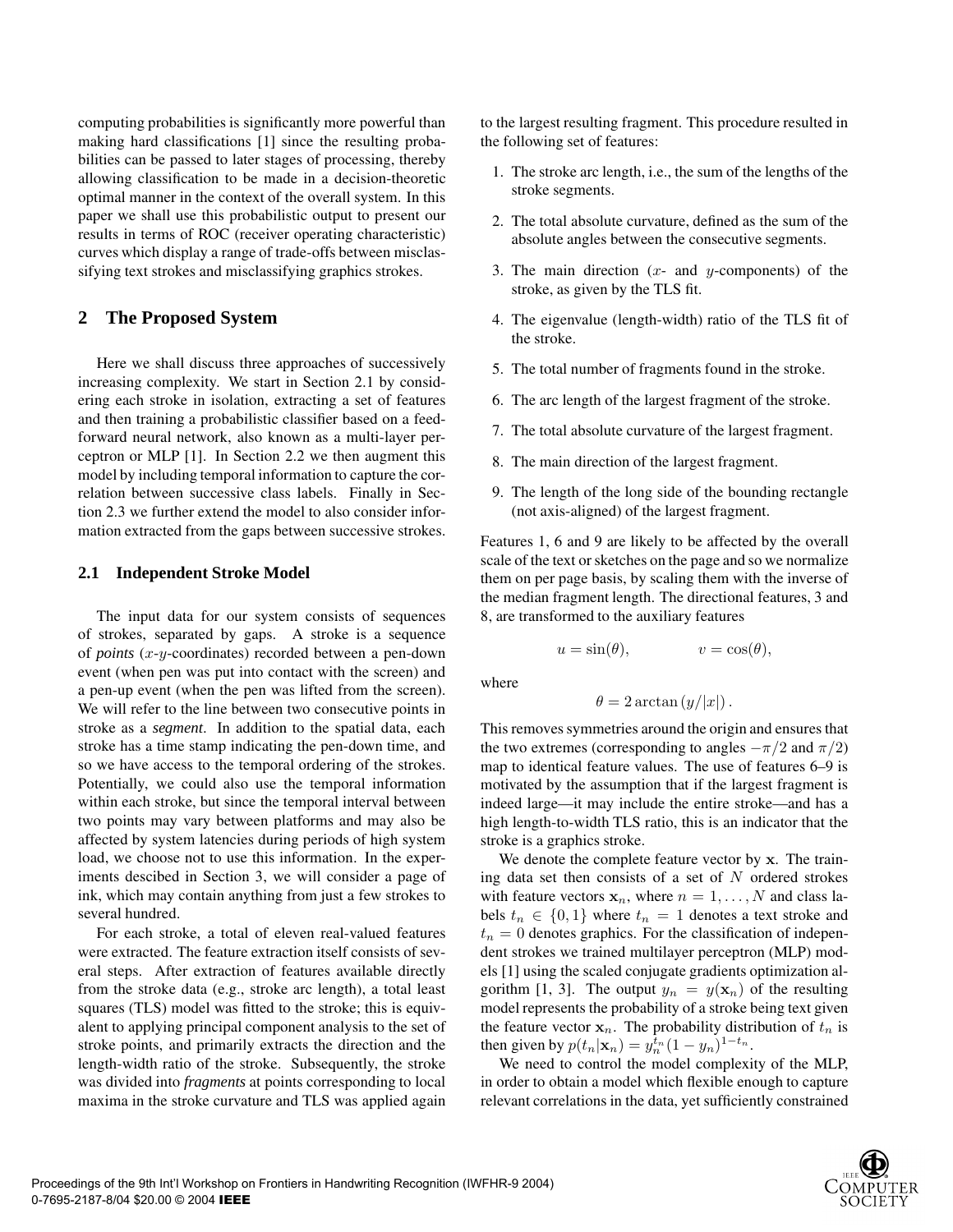enough to avoid over-fitting [1]. We do so by controlling the number of hidden units in the MLP, which we determine using ten-fold cross-validation [6, 1]. The MLP models were constructed using the Netlab toolbox [3].

Typical digital ink data poses the problem that the class distribution is often strongly biased towards text. In practice such skewed class distributions can cause complications in the training of parametric models, resulting in poor performance on the under-represented class (graphics in this application). We can deal with this problem by adjusting the objective function used for fitting the model. The normal objective function for classification is the cross-entropy error, which in the binary case is defined as

$$
E = -\sum_{n=1}^{N} (t_n \ln y_n + (1 - t_n) \ln(1 - y_n)).
$$

Minimizing this error function corresponds to maximizing the log likelihood function. We can modify this error function to give

$$
\tilde{E} = -\sum_{n=1}^{N} \left( \frac{1}{\pi_{\text{t}}} t_n \ln y_n + \frac{1}{\pi_{\text{g}}} (1 - t_n) \ln(1 - y_n) \right), \tag{1}
$$

where  $\pi_t$  and  $\pi_g$  are the estimated (from the training data) apriori probabilities of text and graphics, respectively, in the stroke population from which the data were drawn. This scaling corresponds to a balanced data set, and is compensated for when the trained model is used for prediction using Bayes' theorem so that

$$
\tilde{y}_n = \frac{\pi_{\rm t} y_n}{\pi_{\rm t} y_n + \pi_{\rm g} (1 - y_n)},
$$

where  $\tilde{y}_n$  denotes the corrected prediction and represents the posterior probability that the particular stroke is text in the context of the real-world imbalanced priors.

#### **2.2 Hidden Markov Model**

While the features of individual strokes treated in isolation can give useful separation of text from graphics, we would expect to achieve much better performance if we take account of the context for each stroke provided by other ink on the page. For on-line ink (as opposed to off-line images) we have both temporal and spatial context. Here we focus on the use of temporal context since this leads to a one-dimensional inference problem which can be solved efficiently using dynamic programming techniques.

The intuition is that the identity of successive strokes will tend to be correlated, since a user will typically make several graphics strokes in succession in order to draw a diagram, or will make multiple text strokes in succession while writing a line of text. This is described by the transition probability  $p(t_n|t_{n-1})$ . Given a training set comprising

|         | $t_{n-1} = 1$ $t_{n-1} = 0$ |        |
|---------|-----------------------------|--------|
| $t_n=1$ | 0.9530                      | 0.1638 |
| $t_n=0$ | 0.0470                      | 0.8362 |
|         |                             |        |

**Table 1. Transition matrix for stroke sequences, in which the first and second rows denote respectively the probability of a stroke being text (** $t_n = 1$ ) or graphics ( $t_n = 0$ ), given **only the class of the previous stroke (**t*n−*1**).**

$$
p(t_n = 1 | t_{n-1} = 1)
$$
\n
$$
p(\mathbf{x}_n | t_n = 1)
$$
\n
$$
p(t_n = 1 | t_{n-1} = 0)
$$
\n
$$
p(t_n = 0 | t_{n-1} = 0)
$$
\n
$$
p(\mathbf{x}_n | t_n = 0)
$$
\n
$$
p(\mathbf{x}_n | t_n = 0)
$$



pages of ink in which each stroke has been labelled as text or graphics, we find this transition probability simply by measuring the frequencies of text and graphics strokes given the label of the previous stroke. Results from the training data set described in Section 3 are shown in Table 1. As can be seen from this table, there is indeed a strong correlation between the labels of successive strokes. We also have a marginal distribution for the first stroke, which for this data set corresponds to  $p(t_1 = 1) = 0.5467$ .

We now have two sources of information regarding the identity of the strokes namely the predictive distribution  $p(t_n|\mathbf{x}_n)$  of the discriminative model as described in Section 2.1, and the transition probability  $p(t_n|t_{n-1})$ . These have been 'learned' separately from a trained data set, and our goal is now to combine these two sources of probabilistic information in order to arrive at an overall posterior probability for the class label. Since we are looking at the conditional probability of a stroke label given only the previous stroke label, we are implicitly considering a first order Markov process over the labels, as illustrated in Figure 2.

We can therefore construct a hidden Markov model (HMM) to represent a whole sequence of strokes, which corresponds to a particular factorization of the joint distri-

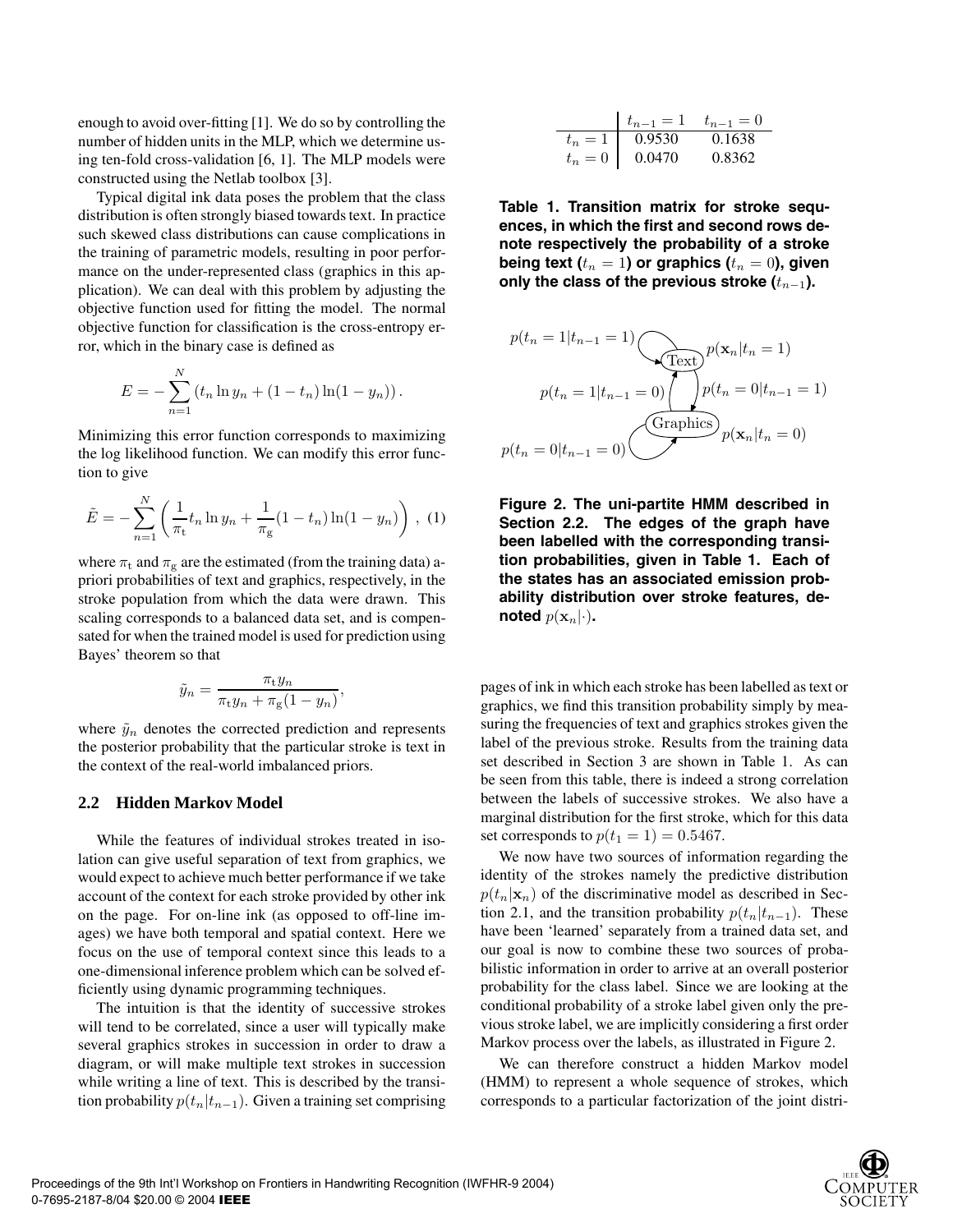bution of feature vectors and labels of the form [4]

$$
p(t_1, \ldots, t_N, \mathbf{x}_1, \ldots, \mathbf{x}_N) =
$$

$$
p(t_1) \prod_{n=2}^N p(t_n | t_{n-1}) \left[ \prod_{n=1}^N p(\mathbf{x}_n | t_n) \right].
$$
 (2)

Once we have constructed the HMM we can find the most probable sequence of stroke labels by running the Viterbi algorithm [4] which is a dynamic programming technique whose cost is linear in the number of strokes. It efficiently solves the optimization problem

$$
\arg\max_{t_1,\ldots,t_N} p(t_1,\ldots,t_N,\mathbf{x}_1,\ldots,\mathbf{x}_N) =
$$

$$
\arg\max_{t_1,\ldots,t_N} p(t_1,\ldots,t_N|\mathbf{x}_1,\ldots,\mathbf{x}_N) \quad (3)
$$

where the equivalence between the left and right sides of this equation comes from omitting the factor  $p(\mathbf{x}_1, \dots, \mathbf{x}_N)$ which is independent of the stroke labels  $t_1, \ldots, t_N$ .

Note, however, that the HMM requires the conditional densities  $p(\mathbf{x}_n|t_n)$  whereas our discriminative models of Section 2.1 provide the posterior probability  $p(t_n|\mathbf{x}_n)$ . These two conditional distributions are related through Bayes' theorem

$$
p(\mathbf{x}_n|t_n) = \frac{p(t_n|\mathbf{x}_n)p(\mathbf{x}_n)}{p(t_n)}.
$$
 (4)

Substituting (4) into (2), and omitting factors which are independent of the  $\{t_n\}$ , we obtain

$$
p(t_1, \ldots, t_N, \mathbf{x}_1, \ldots, \mathbf{x}_N) \propto
$$

$$
p(t_1) \prod_{n=2}^N p(t_n | t_{n-1}) \left[ \prod_{n=1}^N \frac{p(t_n | \mathbf{x}_n)}{p(t_n)} \right].
$$
 (5)

Thus we can make use of the predictions from the MLP model of Section 2.1 by simply scaling the predictions by the marginal class probabilities.

Applied this way, the Viterbi algorithm yields the most likely sequence of states given an observed sequence of strokes. However, by re-weighting the (improper) emission probabilities in (5), we can trade-off a better performance on text for a worse performance on graphics and vice versa, allowing us to plot the full ROC curves in Section 3.

#### **2.3 Bi-partite HMM**

Stroke sequences from pen controlled devices also contain a further source of information, in a perhaps less obvious form, namely the gaps between the strokes. For example, we might expect that the gap between two consecutive text strokes has characteristics different to those of a gap between a text stroke and a graphics stroke. We now show how to incorporate gap information by extending the approach of the previous section.

For the gaps, as for the strokes, we first of all extract a set of features, **z**. Note that we typically are not able to capture the pen position between strokes, and so the raw information comprises only the coordinates of the pen up event and the following pen down event, together with the pen-down times at the start of successive strokes. From this information we extract a set of 5 features, consisting of:

- 1. the logarithm of the difference of the pen-down times for the surrounding strokes,
- 2. the x- and y-differences of the pen-down locations for the surrounding strokes and
- 3. the  $x$  and  $y$ -differences of the pen-up location of the preceding stroke and the pen-down location of the following stroke.

Features 2 and 3 are normalized on per page basis, by scaling them with the inverse of the median fragment length. As a variant of feature 1, we also tried to use the logarithm of the difference of the pen-up time of the preceeding stroke and the pen-down time of the following stroke. However, this did not yield better performance and since the pen-up time was only available for some of our data (the Cambridge data; see Section 3), we decided not to use this variant.

There are potentially four possible labels associated with the gaps corresponding to the transition  $text \leftrightarrow text$ , graph $ics \rightarrow graphics, text \rightarrow graphics$  and *graphics*  $\rightarrow text$ . We found that the performance of the system improved if we grouped these into two classes corresponding to whether the successive strokes had the same class label ( $t_n = t_{n+1}$ ) or different labels  $(t_n \neq t_{n+1})$ .

Using the gap features and labels, we trained MLPs following the procedures described in Section 2.1. The resulting models were integrated with bi-partite HMM shown in Figure 3 in the same way the stroke classification models were integrated with the uni-partite HMM in Section 2.2.

#### **3 Experiments and Results**

Data were collected among the employees at Microsoft Research in Cambridge, using a purpose-written piece of software, of which a screen shot is shown in Figure 1. Subjects were instructed to use both text and graphics on the pages they created. The strokes in the data were labelled by one person (again using the same software) and the labelling was checked by another person. In total, 21824 strokes were collected from 41 subjects. The data were divided into a training set (10944 strokes, 19 subjects) and a test set (10830 strokes, 22 subjects), in such a way that

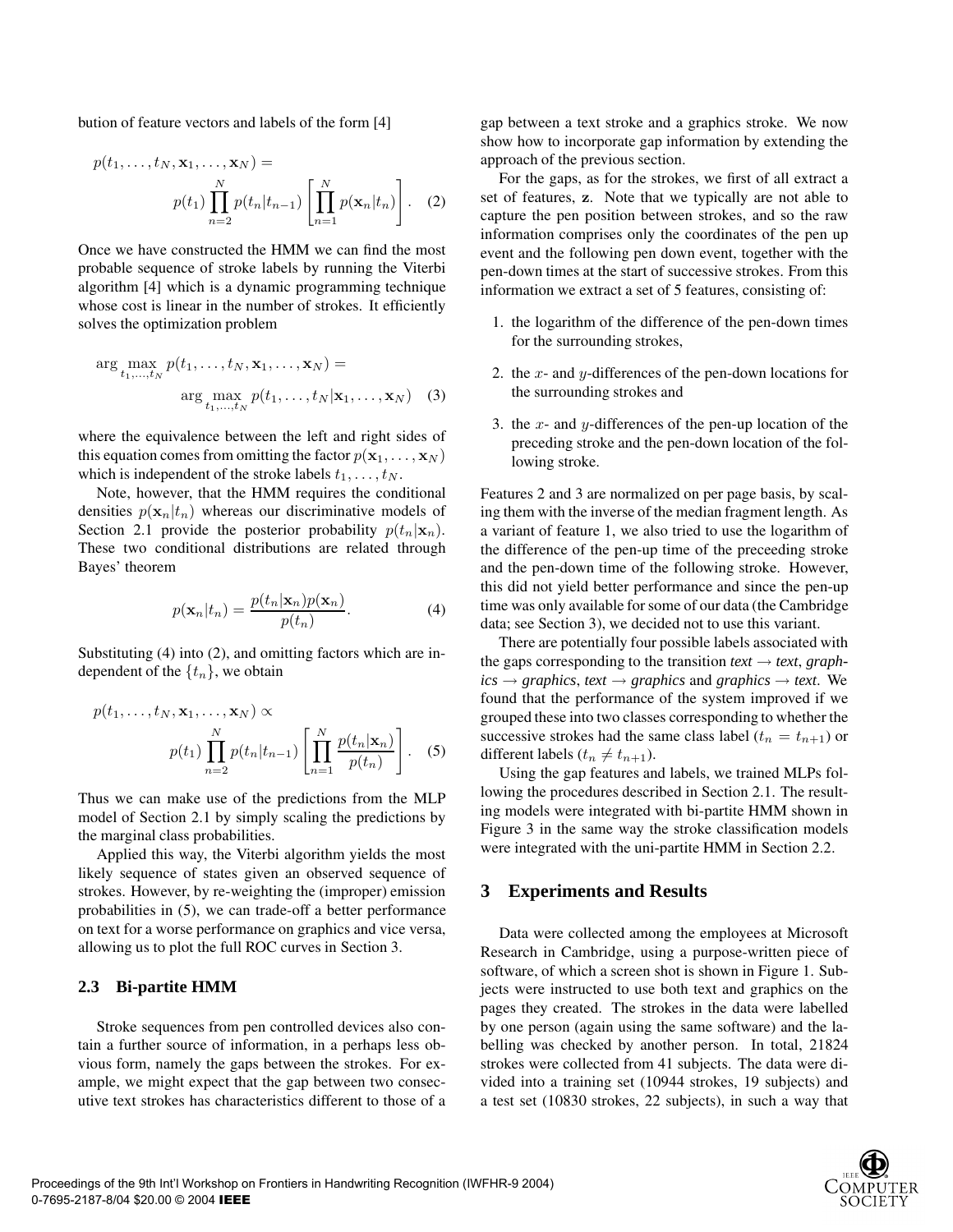

**Figure 3. The the bi-partite HMM described in Section 2.3. Here, the edges that go from the stroke states (upper row) to the gap states (lower row) have been labelled with the corresponding transition probabilities, given in Table 1. Since there is only one edge going out of each gap state, these edges (grey) all have associated transition probability of 1 and have therefore not been labelled. As in Figure 2, all states have associated emission probabilities, but note that these are shared across pairs for the gap states.**

data from a single subject did not end up in both training and test set. Additional, independent test data were also obtained from the Tablet PC Ink Parsing Team at Microsoft in Redmond, USA.

The performance of the independent classifiers and the uni-partite and bi-partite HMM models were assessed using the two test sets available. The results for the Cambridge test set are shown by the ROC-curves in the top left half of Figure 4 and the confusion matrices in the upper two rows of Table 2.

The ROC-curves were created by effectively varying the cost of misclassifying text, while keeping the cost for misclassifying graphics constant and positive. If the former cost is zero, all strokes will be classified as graphics, which corresponds to the bottom-left corner of the Camridge data plot (top-right of the Redmond data plot). If, on the other hand, the cost is sufficiently high, all strokes will instead be classified as text (top-right and bottom-left corners, respectively). The curve of the ideal model would follow the left and top (right and bottom) axes. The confusion matrices all show the true class along the rows and the predicted class along the columns.

The characteristics of the Redmond data were clearly different to those of the Cambridge data, on which the models had been trained. Just the fractions of text and graphics (93.9% and 6.1%, respectively) differed significantly from those of the training data (77.5% and 22.5%, respectively). In the light of this, the results shown in the bottom right half of the plot in Figure 4 and the bottom two rows of Table 2 are encouraging, although the the bi-partite HMM actually gave poorer results than the uni-partite HMM. The confusion matrices corresponds to the text weightings that gave the best performance (lowest misclassification rate) on these data.

Rather than using the Viterbi algorithm for the sequence



**Figure 4. The top left plot shows ROC-curves for the Cambridge test set, plotted in the coordinates of the top left axes. The line style indicate the model used, as detailed by the central legend. The bottom right plot shows corresponding ROC-curves using the Redmond test set, plotted in the coordinates of the bottom right axes; note that these axes have there directions reversed relative to the top left axes.**